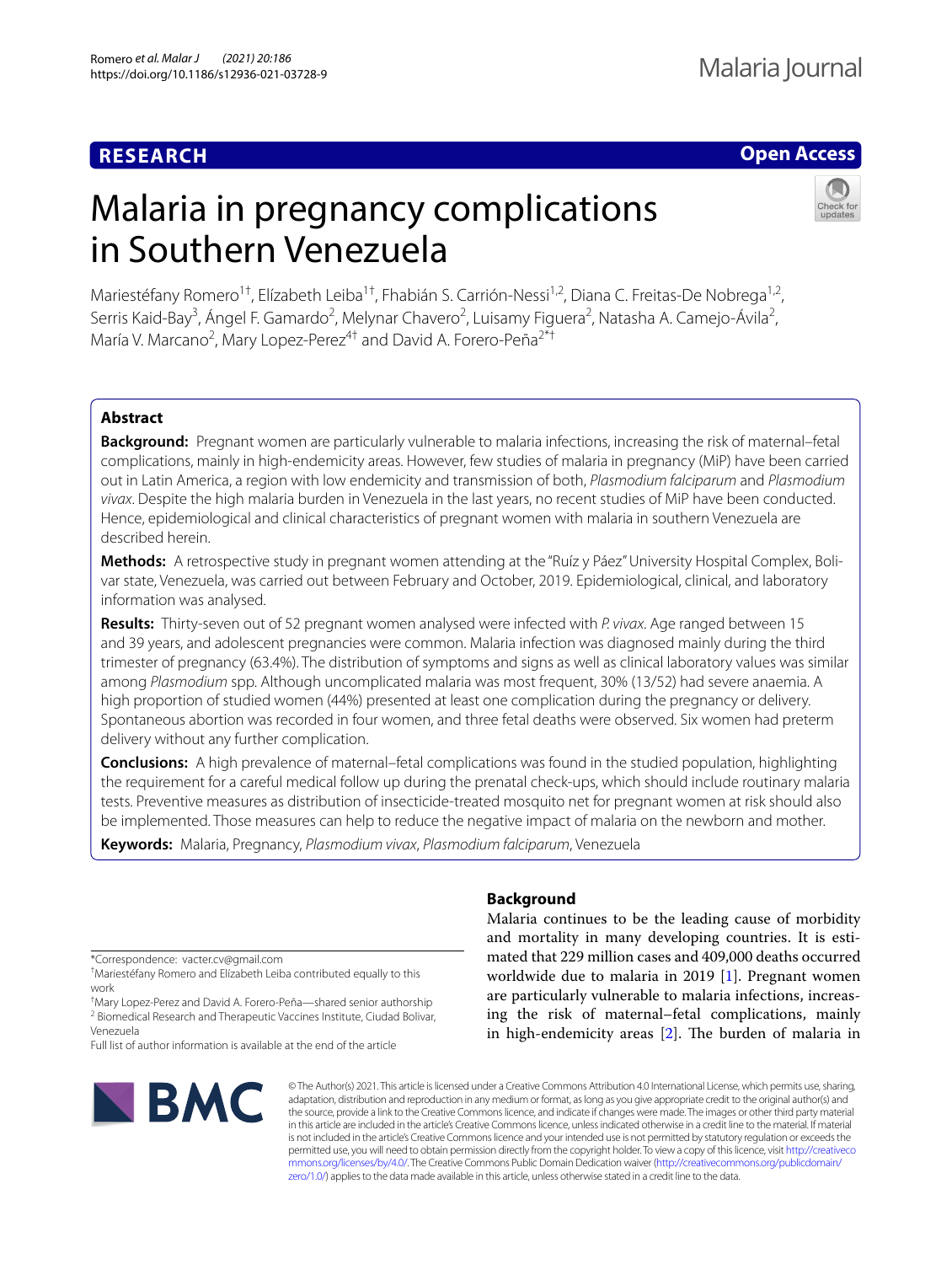pregnancy (MiP) in the Americas is uncertain, but in 2007 was estimated at least 3 million pregnant women were at risk of malaria infection [[3\]](#page-6-2). Studies carried out in Honduras [\[4](#page-6-3)], Brazil [[5\]](#page-6-4), Bolivia [[6\]](#page-6-5), and Colombia [\[7](#page-6-6)[–9](#page-6-7)], suggest a low frequency of MiP cases  $($   $\sim$  10%) contrasting with 27% in Venezuela [\[10](#page-6-8)]. A high proportion of severe cases (4–14%) but low mortality (0–0.2%) has also been reported in Brazil, Bolivia, and Colombia [[5](#page-6-4)[–7](#page-6-6), [9\]](#page-6-7).

The susceptibility to MiP has long been recognized, with endemicity in the region and gravidity as determining factors. In high-transmission areas, primigravidae are at greater risk of infection, whereas the gravidity efect is less marked in low-transmission areas [[11\]](#page-6-9) and absent in areas with epidemic malaria [\[12\]](#page-6-10). Maternal age is also an independent risk factor for MiP, with higher risk at younger ages [\[13,](#page-6-11) [14\]](#page-6-12). Due to the acquisition of immunity in the early stages of life in hyperendemic and stable transmission areas, many of the infections during pregnancy are asymptomatic [[11\]](#page-6-9). In contrast, in low endemicity and unstable transmission areas, clinical manifestations in pregnancy are frequent, with a high probability of malaria complications [[15](#page-6-13)].

In malaria-endemic areas of Latin America, a high prevalence of maternal–fetal complications has been reported in women infected with malaria, including severe maternal anaemia and hepatic dysfunction  $[7–10, 16]$  $[7–10, 16]$  $[7–10, 16]$  $[7–10, 16]$  $[7–10, 16]$  $[7–10, 16]$ , prematurity, low birth weight, and congenital malaria [\[5](#page-6-4), [17–](#page-6-15)[20](#page-6-16)]. In the last decade, Venezuela has experienced a political, social, and economic crisis that has impacted the epidemiology of infectious diseases  $[21]$  $[21]$  and the Venezuelan government has issued no official data on pregnancies since 2016. The crisis has led to a drastic increase in the number of malaria cases in the country, which had about 57,926 in 2010, rising to over 467,000 in 2019. Deaths also increased considerably during the same period, rising from 53 to 403 [[1\]](#page-6-0), accounting for 55% of the reported cases and 70% of malaria deaths in the World Health Organization (WHO) Region of the Americas in 2019  $[1]$  $[1]$ . Three states, Bolivar, Amazonas, and Sucre, reported 90% of malaria cases in the country, with an increase of 55% in MiP cases compared to 2018 [[22\]](#page-6-18). Nevertheless, there is limited clinical and epidemiological information as well as the impact of MiP in the country. A retrospective study was conducted to describe the clinical and epidemiological characteristics of pregnant women with malaria attending at the "Ruíz y Páez" University Hospital Complex, in Ciudad Bolivar, Bolivar state.

# **Methods**

## **Study area**

The study was carried out in Ciudad Bolivar, located in the Bolivar state, southern Venezuela, at 54 m above

sea level, covering an area of  $209.5 \text{ km}^2$  and an average temperature of 27.7 °C. Ciudad Bolivar has a population of approximately 567,000 inhabitants. In Bolivar state, 70–80% of malaria cases are caused by *Plasmodium vivax*, and 20–30% are due to *Plasmodium falciparum* [[21\]](#page-6-17). Recently, it has been reported that municipalities in Bolivar state have a heterogeneous annual parasitic incidence (API), with some hotspots in the southeast part  $[23]$  $[23]$ . For epidemiological week N° 52 of 2016, the API was 101.7 per 1000 inhabitants in this state  $[24]$  $[24]$ . The main hospital in the region is the "Ruíz y Páez" University Hospital Complex, an academic hospital attending patients referred from other hospitals.

# **Study design and participants**

A retrospective study was conducted in all pregnant women with malaria who consulted at the "Ruíz y Páez" University Hospital Complex between February and October, 2019. Malaria diagnosis was performed by microscopy using thick and thin blood smears, but data on parasite density were not available. A clinician resident from the Gynaecology and Obstetrics Department performed the standard clinical evaluation and a detailed physical examination on all women included in the study. A peripheral blood sample was taken for clinical laboratory analysis according to hospital availability. Women were classifed as uncomplicated or severe malaria cases according to the WHO [\[25\]](#page-6-21) and "Ministerio del Poder Popular para la Salud" (MPPS) of Venezuela [[26](#page-6-22)] criteria, regardless of the malaria parasite species. Pregnant women with uncomplicated and complicated malaria were treated before hospital discharge, according to the recommendation of the health authorities of the Bolivarian Republic of Venezuela [\[26](#page-6-22)] and antimalarial drug availability. Briefy, four women infected with *P. falciparum* received quinine (orally, 10 mg/kg thrice a day over 7 days) and clindamycin (orally, 10 mg/kg twice a day over 7 days) and two, artemether plus lumefantrine (orally, twice a day over 3 days). Women infected with *P. vivax* were treated only with chloroquine (orally, 25 mg/kg provided in 3 days), whereas women with mixed malaria were treated with quinine and clindamycin (frst trimester) or artemether plus lumefantrine (second and third trimester), as described above. Women with *P. vivax* and mixed malaria were asked to take primaquine after 6 months of breastfeeding. Severe anaemia cases were treated at the hospital with blood transfusion. Intermittent preventive treatment (IPTp) was not provided because it is not included in the Venezuelan national policy. Adolescent pregnancy was defned as a pregnancy in a woman aged 10–19 years [\[27\]](#page-6-23). Gestational age was measured from the frst day of the last menstrual period. Pregnant women were followed until delivery, and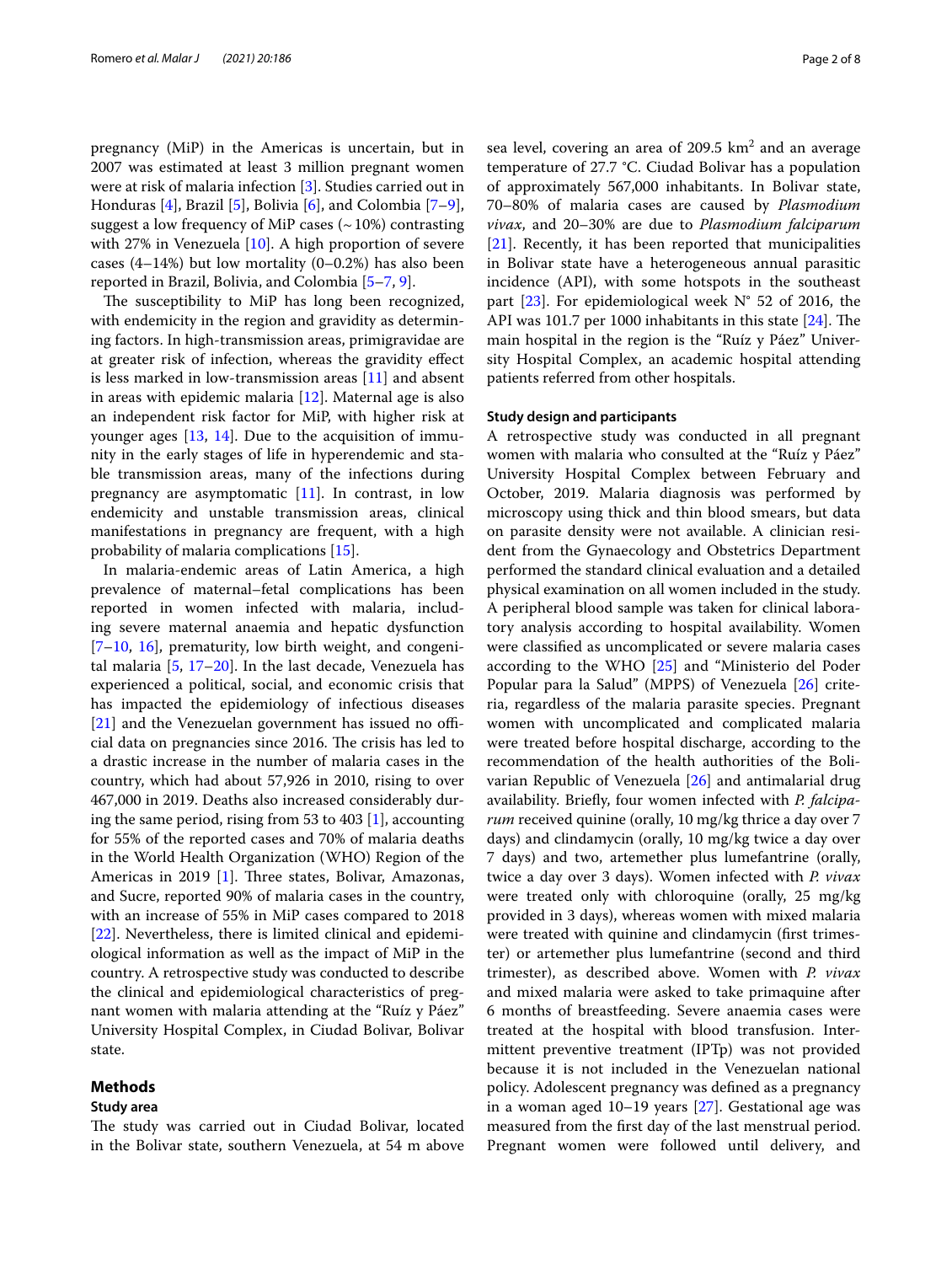postpartum charts were reviewed to assess the maternal– fetal outcome. After hospital discharge, the women were contacted by phone to know the pregnancy outcome.

# **Statistical analysis**

Data were analysed using International Business Machines  $(IBM)^{\circledast}$  Statistical Package for ness Machines (IBM)® Statistical Package for the Social Sciences® Statistics version 25 (IBM Corp., Armonk, New York, United States) and plotted with GraphPad Prism version 9.0 (GraphPad Software, San Diego, California, United States). Statistical distribution of the data was analysed using Kolmogorov– Smirnov test. Nominal variables were expressed using absolute and relative frequencies, whereas for quantitative variables, measures of central tendency and dispersion were used. Fisher's exact test was used to compare proportions. Mann–Whitney U test was used to compare two groups. Kruskal–Wallis test was used to compare more-than-two groups followed by pairwise comparison. Median test was used for parameters with extreme outliers. A *p*-value < 0.05 was considered statistically signifcant.

## **Results**

# **Demographic and epidemiological characteristics**

Data from 52 pregnant women with infection by *Plasmodium* spp. were analysed. Most of the women were infected with *P. vivax* (37; 71.2%) and only six (11.5%) with *P. falciparum*. Mixed infection, *P. vivax* and *P. falciparum*, was found in nine (17.3%) women (Table [1\)](#page-2-0).

Women's age ranged from 15 to 39 years (Fig. [1](#page-2-1)); however, 71% of women were  $\leq$  25 years of age, and



<span id="page-2-1"></span>age. Percentage of women infected with *P. vivax* (*n*=37) or other (*P. falciparum* and mixed infections combined, *n*=15) at each stratifed age group are shown. Adolescent pregnancy: 10–19 years old [\[27\]](#page-6-23)

adolescent pregnancies were common (17/52). Overall, infections were detected mainly during the third trimester of pregnancy (63.4%). From 27 women self-reporting previous lifetime malaria episodes, 22 were infected by *P. vivax*, and 24 women had the last episode in the previous year. A high proportion of the women were housewives (67.3%) and reached at least primary education, with only two having bachelor degrees (3.8%). Almost half of the women (25/52) were single mother. In 38.5% of patients, the number of prenatal control visits was lower than the recommended by the WHO according to the gestational age  $[28]$  $[28]$  $[28]$ . Most of the pregnant women  $(94.2%)$  came from the Bolivar state, mainly of Angostura del Orinoco

<span id="page-2-0"></span>**Table 1** Socio-demographic characteristics according to *Plasmodium* spp.

| Characteristics                                    | Total, $n = 52$  | P. vivax, $n = 37$ | P. falciparum, $n = 6$ | Mixed infection, $n = 9$ | <i>p</i> -value <sup>a</sup> |  |
|----------------------------------------------------|------------------|--------------------|------------------------|--------------------------|------------------------------|--|
|                                                    | Median (min-max) |                    |                        |                          |                              |  |
| Age (years)                                        | $22(15-39)$      | $20(15-39)$        | $29(20-31)$            | $25(17-39)$              | 0.07                         |  |
| Number of pregnancies                              | $3(1-12)$        | $2(1-8)$           | $4(1-5)$               | $3(1-12)$                | 0.006 <sup>b</sup>           |  |
| Gestational age (weeks)                            | $31(8-40)$       | $31(8-40)$         | $32(16-40)$            | $27(8-40)$               | 0.85                         |  |
| Number of controls                                 | $4(0-9)$         | $4(0-9)$           | $4(0-6)$               | $3(0-8)$                 | 0.87                         |  |
| Previous malaria (number of episodes) <sup>c</sup> | $2(1-33)$        | $2(1-30)$          | $3(1-33)$              | $2(1-30)$                | 0.96 <sup>c</sup>            |  |
|                                                    | n (%)            | $n$ (%)            | n (%)                  | n(%)                     | $p$ -value <sup>d</sup>      |  |
| Occupation                                         |                  |                    |                        |                          |                              |  |
| Housewife                                          | 35(67.3)         | 27(73)             | 3(50)                  | 5(55.6)                  | 0.4                          |  |
| Merchant                                           | 6(11.5)          | 3(8.1)             | 1(16.7)                | 2(22.2)                  | 0.27                         |  |
| Mineworker                                         | 6(11.5)          | 4(10.8)            | 2(33.3)                |                          | 0.14                         |  |
|                                                    |                  |                    |                        |                          |                              |  |

<sup>a</sup> *p*-value using Kruskal–Wallis test

<sup>b</sup> *p-*value using median test, pairwise comparisons showed signifcant diferences between *P. vivax* and *P. falciparum* (*p*=0.018)

<sup>c</sup> Number of previous episodes was available only for 27 women, *p-*value using median test

<sup>d</sup> *p*-value using Fisher's exact test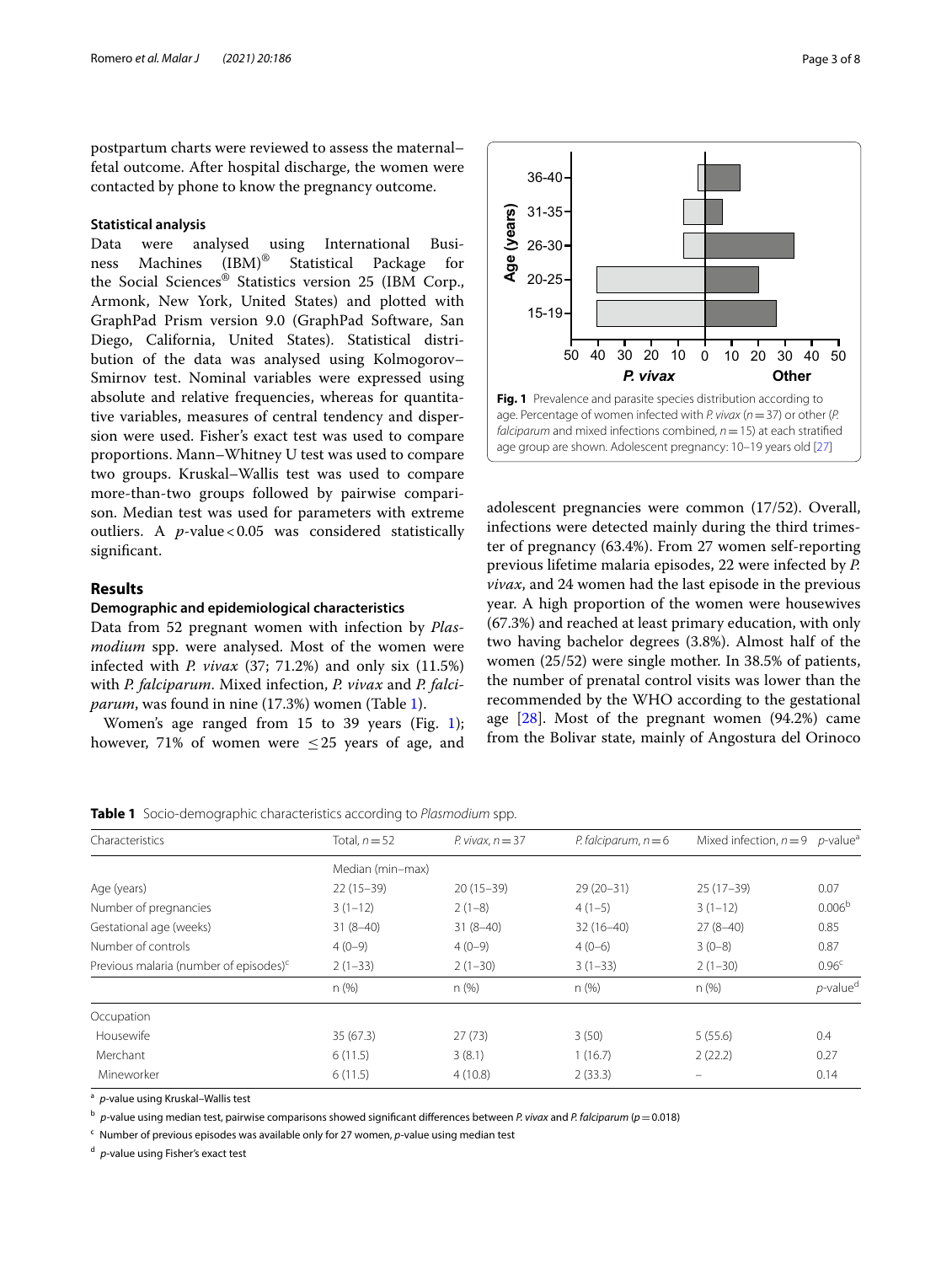(28.8%), Sifontes (23.1%), Cedeño (11.5%), and El Callao (9.6%) municipality, without signifcant diferences in relation to *Plasmodium* species ( $p=0.23$ ; Fisher's exact test).

# **Clinical manifestations of MiP**

Fever (96.1%), chills (51.9%), asthenia (48%), and headache (32.6%) were the most frequent symptoms. The distribution of symptoms and signs was similar among *Plasmodium* spp., except for headache, which was more frequent in women infected by *P. falciparum* than *P. vivax* or mixed infection (83.3% vs. 27% and 22.2%, respectively; *p*=0.02; Fisher's exact test). Diarrhoea, myalgia, and arthralgia were infrequent symptoms, with less than 8% reporting those. The most frequent clinical signs at the physical examination time were fever (86.5%) and pallor (28.8%), with no signifcant diferences between parasite species. Jaundice was found in two women, both infected by *P. vivax*.

# **Laboratory fndings**

Laboratory data at enrolment are presented in Table [2](#page-3-0). Data for creatinine and urea evaluation were obtained only from 36 (69.2%) patients, glycaemia in 28 (53.8%), and aspartate aminotransferase (AST) and alanine aminotransferase (ALT) in 13 (25%). Haemoglobin (Hb) levels were analysed in all women (Table [2](#page-3-0)) and 85% (44/52) of them were diagnosed with anaemia  $(Hb<11 g/dL)$ (Table [3\)](#page-4-0). Hb levels were signifcantly lower in mixed infection than in *P. vivax* infection ( $p=0.03$ ; Table [2\)](#page-3-0). The median platelet count was 220,000/µL and only moderate

<span id="page-3-0"></span>**Table 2** Paraclinical fndings in pregnant women with malaria

thrombocytopenia (50,000–150,000/µL) was recorded (Table [3](#page-4-0)). No relevant alterations of liver or kidney function were found. There were no differences in other clinical laboratory levels (*p*>0.05) according to *Plasmodium* spp. (Table [2](#page-3-0)).

# **Maternal–fetal complications according to the** *Plasmodium* **spp.**

Fourteen out of the 52 women (27%) were classifed as severe malaria at enrolment, most of them with *P. vivax* infection (11/14;  $p=0.73$ ; Fisher's exact test). Twelve women had severe anaemia (Hb < 7  $g/dL$ ), one severe anaemia and somnolence, and one more with somnolence as a single criterion. A high proportion (23/52) of studied women presented at least one complication during the pregnancy or delivery (Fig. [2\)](#page-4-1), mainly in those infected by *P. vivax* (18/23;  $p=0.37$ ). Seven out of those 23 women also had severe MiP. Most of the women with at least one complication were in the third trimester of pregnancy (17/23).

Six women had oligohydramnios; one also presented placental insufficiency and other preterm delivery. Spontaneous abortion was recorded in four women, and three fetal deaths were observed, one also reported uterine rupture and other preterm delivery. A case of preeclampsia and another of intrauterine growth restriction were also documented. Two women had urinary tract infections, and six women presented preterm delivery without any further complication. In nine women was not possible to know the pregnancy outcome, including two women with a history of oligohydramnios, one with

| Laboratory parameters                                   | Plasmodium spp.   |                    |                        |                          |                    |
|---------------------------------------------------------|-------------------|--------------------|------------------------|--------------------------|--------------------|
|                                                         | Total, $n = 52$   | P. vivax, $n = 37$ | P. falciparum, $n = 6$ | Mixed infection, $n = 9$ |                    |
|                                                         | Median (min-max)  |                    |                        |                          |                    |
| Haemoglobin (g/dL) $(n = 52)$                           | $9.0(4-13)$       | $10(5-13)$         | $7(5-11)$              | $7.0(4-10)$              | 0.032 <sup>b</sup> |
| Haematocrit $(\%)$ ( $n = 52$ )                         | $28(12-39)$       | $30(14-39)$        | $21(15-34)$            | $26(12-33)$              | 0.1                |
| Platelets $(x10^3/\mu L)$ ( $n = 51$ )                  | 222 (93-381)      | 214 (93-305)       | 246 (144-298)          | 238 (170-381)            | 0.24               |
| Leukocytes ( $\times$ 10 <sup>3</sup> /µL) ( $n = 21$ ) | $9.0(3.8 - 24.8)$ | $9.4(3.8 - 24.8)$  | $6.6(5.4-14.3)$        | $9.00(5-13.4)$           | 0.43               |
| Glycaemia (mg/dL) $(n = 28)$                            | 78 (54-126)       | $80(66 - 126)$     | 84 (68-95)             | 73 (54-88)               | 0.63 <sup>c</sup>  |
| Urea (mg/dL) $(n = 36)$                                 | $18(9-52)$        | $17(11-52)$        | $16.8(9-25)$           | $22(15-28)$              | 0.5 <sup>c</sup>   |
| Creatinine (mg/dL) $(n = 36)$                           | $0.6(0.3-1.1)$    | $0.6(0.3-1.1)$     | $0.6(0.5-0.8)$         | $0.7(0.5-1)$             | 1 <sup>c</sup>     |
| AST (mg/dL) $(n = 13)$                                  | $33(12 - 79)$     | $32(12-45)$        |                        | 46 (18-79)               | 0.28 <sup>d</sup>  |
| ALT (mg/dL) $(n = 13)$                                  | $18(10 - 84)$     | $17(10-28)$        | $\equiv$               | $31(13-84)$              | 0.1 <sup>d</sup>   |
| Total bilirubin (mg/dL) ( $n = 14$ )                    | $1.1(0.4-2.5)$    | $1.3(0.4-2)$       |                        | $0.9(0.4 - 2.5)$         | 0.98 <sup>d</sup>  |

*ALT* alanine aminotransferase, *AST* aspartate aminotransferase

<sup>a</sup> *p*-value using Kruskal–Wallis test

 $<sup>b</sup>$  Pairwise comparisons showed significant difference between *P. vivax* and mixed infection ( $p = 0.03$ )</sup>

c *p*-value using median test

<sup>d</sup> *p*-value using Mann-Whitney U test between *P. vivax* and mixed infection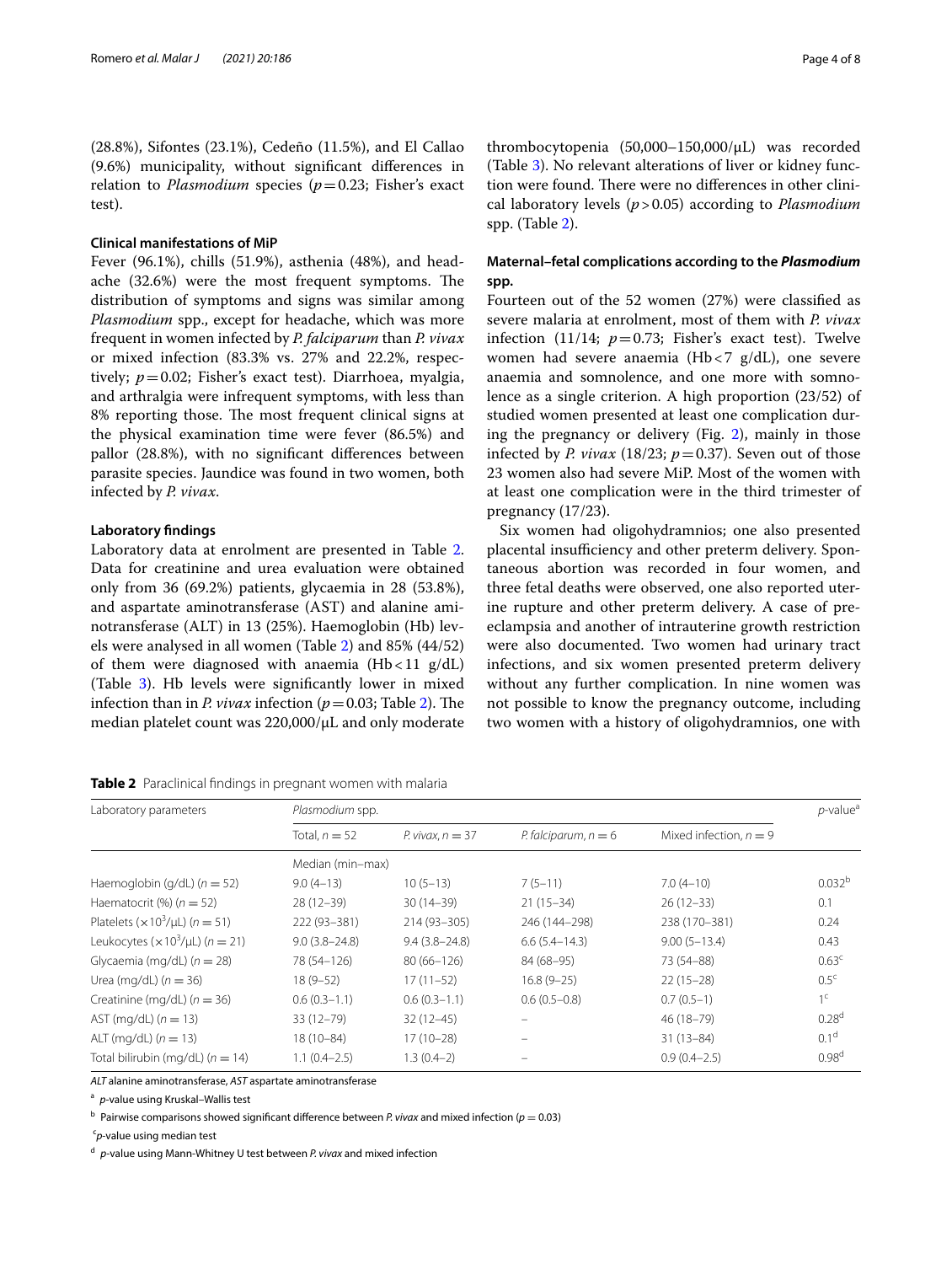| Laboratory parameters                | Plasmodium spp. |                    |                        |                             |       |
|--------------------------------------|-----------------|--------------------|------------------------|-----------------------------|-------|
|                                      | Total, $n = 52$ | P. vivax. $n = 37$ | P. falciparum, $n = 6$ | Mixed infection,<br>$n = 9$ |       |
| Hb $(n=52)$                          |                 |                    |                        |                             | 0.044 |
| Normal Hb $( \geq 11 \text{ g/dL} )$ | 8(15.4)         | 8(21.6)            |                        |                             |       |
| Mild anaemia (9.1-10.9 g/dL)         | 17(32.7)        | 13(35.2)           | 2(33.3)                | 2(22.2)                     |       |
| Moderate anaemia (7-9 g/dL)          | 14(26.9)        | 11(29.7)           | 0(0)                   | 3(33.3)                     |       |
| Severe anaemia (< 7 g/dL)            | 13(25)          | 5(13.5)            | 4(66.7)                | 4(44.5)                     |       |
| Haematocrit ( $n = 52$ )             |                 |                    |                        |                             | 0.55  |
| Not decreased (> 20%)                | 45 (86.5)       | 33 (89.2)          | 5(83.3)                | 7(77.8)                     |       |
| Decreased (< 20%)                    | 7(13.5)         | 4(10.8)            | 1(16.7)                | 2(22.2)                     |       |
| Platelets $(n=51)$                   |                 |                    |                        |                             | 0.446 |
| Normal (> 150,000/µL)                | 44 (86.3)       | 30 (83.3)          | 5(83.3)                | 9(100)                      |       |

Creatinine (*n*=36) 0.562

Normal (0.5–1 mg/dL) 34 (94.4) 23 (95.8) 6 (100) 5 (83.3) Mild (1.1–1.5 mg/dL) 2 (5.6) 1 (4.2) – 1 (16.7)

<span id="page-4-0"></span>**Table 3** Paraclinical alterations in pregnant women with malaria

*ALT* alanine aminotransferase, *AST* aspartate aminotransferase

<sup>a</sup> *p*-value using Fisher's exact test. Creatinine reference range: 0.4 to 0.8 mg/dL; urea reference range: 5 to 12 mg/dL

Thrombocytopenia (50,000–150,000/µL) 7 (13.7) 6 (16.7) 1 (16.7)



<span id="page-4-1"></span>pre-eclampsia, and another with severe anaemia at the enrolment.

The women with pregnancy or malaria-related complications had a lower number of previous pregnancies (2 vs. 3; *p*=0.08; Mann–Whitney U test) and a higher number of weeks of gestation (37 vs. 29;  $p=0.38$ ; Mann–Whitney U test) than those without any complication. Likewise, no signifcant diferences were observed according to age, previous malaria exposure, or time since the last malaria episode. Although 27 women reported previous malaria cases, it is important to notice that only one woman reported malaria in previous pregnancies.

# **Discussion**

This study describes the clinical and epidemiological characteristics of a cohort of pregnant women with malaria attending an academic hospital in southern Venezuela. Here, the infection by *P. vivax* was the most frequent in agreement with the malaria species distribution in the country [[29\]](#page-6-25) as well as with other studies in pregnant women in Venezuela [[10](#page-6-8), [30](#page-6-26), [31](#page-6-27)], Colombia [[19](#page-6-28), [32](#page-6-29), [33\]](#page-6-30), Brazil [[5\]](#page-6-4), and Bolivia [\[6](#page-6-5)]. Mixed infections were also frequent, as reported by Morao et al. in Venezuela [\[34](#page-6-31)]. In agreement with previous studies in Latin America [\[9](#page-6-7), [32,](#page-6-29) [34](#page-6-31), [35\]](#page-6-32) a high proportion of women were young, with several of them being adolescents, refecting the fertility rate reported for Venezuela, the highest in Latin America, with 85 births per 1000 adolescents aged between 15 and 19 years old in 2018 [[36](#page-7-0)]. Most of the women were from Angostura del Orinoco and Sifontes municipality as reported previously [[10\]](#page-6-8), which perhaps be related to the continuous migration of individuals from the community to gold mining areas, contributing to the malaria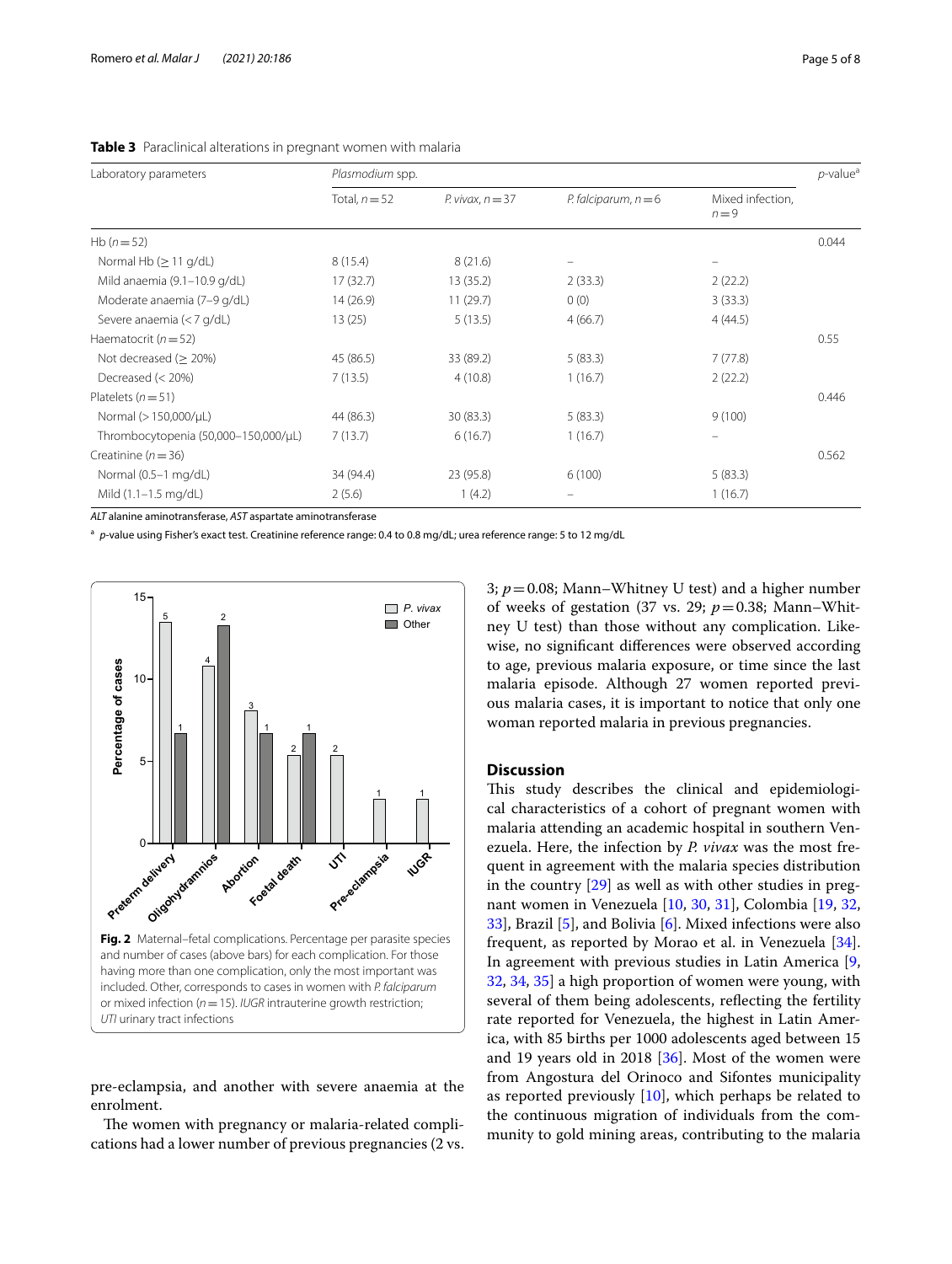transmission [\[21](#page-6-17), [23](#page-6-19), [34\]](#page-6-31). Because of the nature of the study and due to limited access to recent official data on pregnancies, it was not possible to estimate the frequency of MiP. A previous study in the Sifontes municipality reported a malaria incidence of 27% in a cohort of 449 pregnant women  $[10]$  $[10]$  and according to WHO/ Pan American Health Organization, cases of MiP in the country increased 55% in 2019 [[22\]](#page-6-18).

The clinical manifestations were similar to those reported by other authors in Venezuela [[10](#page-6-8), [30\]](#page-6-26) and Colombia  $[7, 9, 32]$  $[7, 9, 32]$  $[7, 9, 32]$  $[7, 9, 32]$  $[7, 9, 32]$  $[7, 9, 32]$ . The high frequency of headache in women with *P. vivax*, together with the high frequency of fever, supports the practice of performing malaria diagnostic tests at prenatal check-ups, favouring timely diagnosis in highly endemic areas as has been suggested before [[5,](#page-6-4) [37](#page-7-1)]. Indeed, early malaria diagnosis and treat-ment reduce maternal mortality [[38\]](#page-7-2). Severe anaemia is responsible for around 50% of the MiP complications in endemic areas with intense and stable transmission [[34\]](#page-6-31). In this study, 84.6% of women presented Hb alterations that ranged from mild to severe, with severe anaemia as the most frequent malaria complication among all women (23%), in agreement with studies in Brazil and Venezuela [\[34](#page-6-31), [35](#page-6-32)], but in contrast with results from Colombia, where mild-to-moderate anaemia and severe anaemia were observed in  $~66\%$  and  $~3\%$ , respectively [[7,](#page-6-6) [9](#page-6-7)].

The most important finding of this study is the high prevalence of maternal–fetal complications (44%), with preterm delivery, oligohydramnios, spontaneous abortion, and fetal death as the most frequent complications. Almost all of them in women with malaria by *P. vivax*, an infection usually considered less severe as compared to *P. falciparum* malaria. This is assumed to be related to the lack of placental sequestration in *P. vivax* infections and the parasite tropism for reticulocytes accounting for a milder form of anaemia [[39\]](#page-7-3). Percentage of spontaneous abortion in *P. vivax* infections was lower than previously reported among hospitalized women (8% vs. 17%) in Venezuela [[30\]](#page-6-26) but higher than found in a community study in Bolivar state  $(3%)$  [\[10](#page-6-8)]. Those results contrast with low percentages of spontaneous abortion reported in Colombia  $(0.5\%)$  [[7,](#page-6-6) [9,](#page-6-7) [16](#page-6-14)]. The prevalence of preterm delivery regardless of other complications was higher than reported by other studies (18.6% vs. < 10%) in Venezuela  $[10, 30]$  $[10, 30]$  $[10, 30]$  $[10, 30]$  $[10, 30]$ , Brazil  $[40]$ , and Peru  $[41]$  $[41]$ , but much lower than reported in hospitalized pregnant women from Colombia (71%) [[32](#page-6-29)]. Anaemia has been associated with a higher proportion of preterm delivery, which could explain the high frequency of this complication in the studied population. On the other hand, the percentage of women with oligohydramnios (12%) and intrauterine growth restriction (2%) was lower than documented

by studies (40 and 80%, respectively) in Peru [\[41\]](#page-7-5) and Colombia (12.8%) [[20\]](#page-6-16).

Due mainly to logistical and fnancial constraints, this study had some limitations. First, the clinical and epidemiological characteristics of MiP are described only in a single diagnostic centre. The number of *P. falciparum* and mixed infections is limited, and the comparisons among parasite species should be interpreted with caution. Thus, additional studies are needed to investigate the impact of malaria on maternal–fetal health in diferent sentinel centres in the country and increasing the sample size. Second, complete paraclinical examinations were carried out only in a subset of the women. Third, the presence of comorbidities and days of illness before the malaria diagnosis is unknown. Finally, the maternal–fetal complications are unknown for some women.

# **Conclusions**

Malaria by *P. vivax* was the most frequent among pregnant women, in agreement with the distribution of malaria parasite species in Venezuela. A high proportion of women had the last malaria episode in the previous year, and a relapse cannot be ruled out due to the restriction of using primaquine during pregnancy. Studies of relapse in malaria by *P. vivax* in the country should be carried out. The high prevalence of maternal–fetal complications found in the studied population, with a potentially negative efect in the newborn, supports the need for a careful medical follow up during the prenatal check-ups, which should include routinary malaria test for timely malaria diagnosis and antimalarial treatment. Preventive measures as distribution of insecticidetreated mosquito net for pregnant women at risk should also be implemented. Future studies should include complete paraclinical examinations in all women and diferent health centres in the country.

#### **Abbreviations**

Hb: Haemoglobin; MiP: Malaria in pregnancy; WHO: World Health Organization.

#### **Acknowledgements**

 We thank women, health-care workers from Gynaecology and Obstetrics Department, "Ruíz y Páez" University Hospital Complex, and research staf involved in the work.

#### **Authors' contributions**

MR, EL, FSC-N, DCF-DN, SK-B, and DAF-P conceived and designed the study. MR, EL, AFG, MC, LF, and NAC-Á collected clinical data. FSC-N, DCF-DN, MVM, ML-P, and DAF-P analysed and interpreted the data. FSC-N, DCF-DN, ML-P, and DAF-P wrote the manuscript. FSC-N, DCF-DN, MVM, ML-P, and DAF-P critically reviewed the manuscript. All authors reviewed the final version of the manuscript. All authors read and approved the fnal manuscript.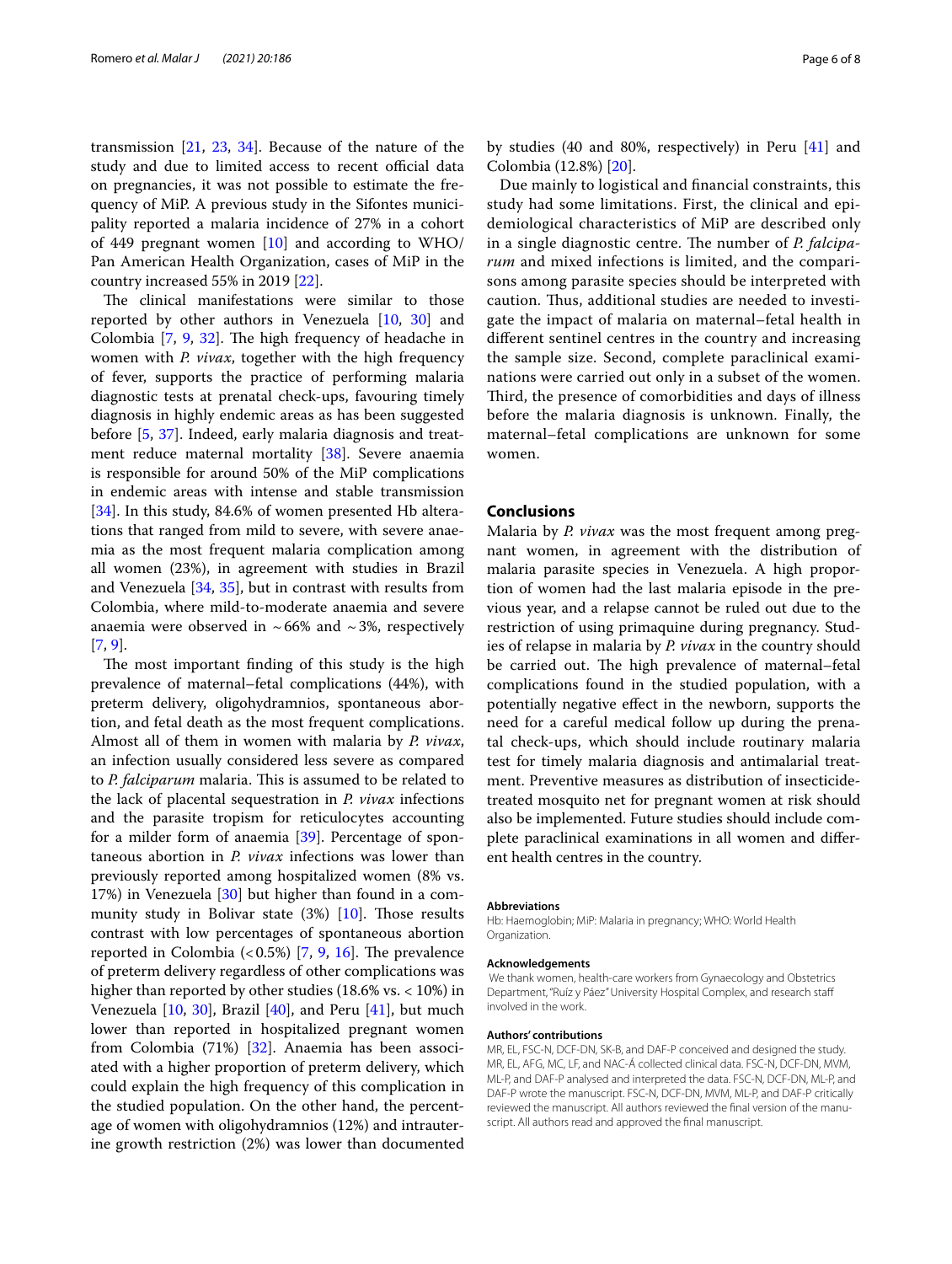## **Funding**

The authors received no specifc funding for this work.

# **Availability of data and materials**

All data generated or analysed during this study are included within this article.

# **Declarations**

#### **Ethics approval and consent to participate**

 The study protocol was reviewed and approved by the Bioethics Committee of the "Ruíz y Páez" University Hospital Complex. The information was collected according to the Helsinki Convention and the Venezuelan regulations for this type of research.

#### **Consent for publication**

All authors have given their consent for publication.

#### **Competing interests**

The authors declare no competing interests.

#### **Author details**

"Dr. Francisco Battistini Casalta" Health Sciences School, University of Oriente – Bolivar Nucleus, Ciudad Bolivar, Venezuela. <sup>2</sup> Biomedical Research and Therapeutic Vaccines Institute, Ciudad Bolivar, Venezuela.<sup>3</sup> Gynaecology and Obstetrics Department, "Ruíz y Páez" University Hospital Complex, Ciudad Bolivar, Venezuela. <sup>4</sup> Centre for Medical Parasitology, Department of Immunology and Microbiology, Faculty of Health and Medical Sciences, University of Copenhagen, Copenhagen, Denmark.

# Received: 23 December 2020 Accepted: 7 April 2021 Published online: 15 April 2021

#### **References**

- <span id="page-6-0"></span>1. WHO. World malaria report 2020: 20 years of global progress and challenges. Geneva: World Health Organization; 2020. p. 299.
- <span id="page-6-1"></span>2. Steketee RW, Nahlen BL, Parise ME, Menendez C. The burden of malaria in pregnancy in malaria-endemic areas. Am J Trop Med Hyg. 2001;64:28–35.
- <span id="page-6-2"></span>3. Dellicour S, Tatem AJ, Guerra CA, Snow RW, ter Kuile FO. Quantifying the number of pregnancies at risk of malaria in 2007: a demographic study. PLoS Med. 2010;7:e1000221.
- <span id="page-6-3"></span>4. Fernández RD, García Y, Alger J. Malaria and pregnancy: clinical and epidemiological observations in two geographic regions of Honduras. Rev Med Hondur. 2001;69:8–18 **(in Spanish)**.
- <span id="page-6-4"></span>5. Jarude R, Trindade R, Tavares-Neto J. Malária em grávidas de uma maternidade pública de Rio Branco (Acre, Brasil). Rev Bras Ginecol Obstet. 2003;25:149–54.
- <span id="page-6-5"></span>6. Brutus L, Santalla J, Schneider D, Avila JC, Deloron P. *Plasmodium vivax* malaria during pregnancy, Bolivia. Emerg Infect Dis. 2013;19:1605–11.
- <span id="page-6-6"></span>7. Pineros JG, Tobon-Castano A, Alvarez G, Portilla C, Blair S. Maternal clinical fndings in malaria in pregnancy in a region of northwestern Colombia. Am J Trop Med Hyg. 2013;89:520–6.
- 8. Agudelo O, Arango E, Maestre A, Carmona-Fonseca J. Prevalence of gestational, placental and congenital malaria in north-west Colombia. Malar J. 2013;12:341.
- <span id="page-6-7"></span>9. Lopez-Perez M, Pacheco MA, Buritica L, Escalante AA, Herrera S, Arevalo-Herrera M. Malaria in pregnancy: a passive surveillance study of pregnant women in low transmission areas of Colombia, Latin America. Malar J. 2016;15:66.
- <span id="page-6-8"></span>10. Gómez E, López E, Ache A. Malaria y embarazo: Parroquia San Isidro, municipio Sifontes, estado Bolívar, Venezuela, años 2005–2006. Invest Clín. 2009;50:455–64.
- <span id="page-6-9"></span>11. Nosten F, ter Kuile F, Maelankirri L, Decludt B, White NJ. Malaria during pregnancy in an area of unstable endemicity. Trans R Soc Trop Med Hyg. 1991;85:424–9.
- <span id="page-6-10"></span>12. Newman RD, Hailemariam A, Jimma D, Degife A, Kebede D, Rietveld AE, et al. Burden of malaria during pregnancy in areas of stable and

unstable transmission in Ethiopia during a nonepidemic year. J Infect Dis. 2003;187:1765–72.

- <span id="page-6-11"></span>13. Walker-Abbey A, Djokam RR, Eno A, Leke RF, Titanji VP, Fogako J, et al. Malaria in pregnant Cameroonian women: the effect of age and gravidity on submicroscopic and mixed-species infections and multiple parasite genotypes. Am J Trop Med Hyg. 2005;72:229–35.
- <span id="page-6-12"></span>14. Espinoza E, Hidalgo L, Chedraui P. The effect of malarial infection on maternal–fetal outcome in Ecuador. J Matern Fetal Neonatal Med. 2005;18:101–5.
- <span id="page-6-13"></span>15. World Health Organization. Communicable diseases cluster. Severe falciparum malaria. Trans R Soc Trop Med Hyg. 2000;94(Suppl 1):1–90.
- <span id="page-6-14"></span>16. Arevalo-Herrera M, Rengifo L, Lopez-Perez M, Arce-Plata MI, Garcia J, Herrera S. Complicated malaria in children and adults from three settings of the Colombian Pacifc Coast: a prospective study. PLoS ONE. 2017;12:e0185435.
- <span id="page-6-15"></span>17. Machado Filho AC, da Costa EP, da Costa EP, Reis IS, Fernandes EA, Paim BV, et al. Effects of vivax malaria acquired before 20 weeks of pregnancy on subsequent changes in fetal growth. Am J Trop Med Hyg. 2014;90:371–6.
- 18. Prieto L, Cortés M, Cabrillo E, González-González A. Malaria y embarazo. Prog Obstet Ginecol. 2005;48:23–34.
- <span id="page-6-28"></span>19. Pineros-Jimenez JG, Alvarez G, Tobon A, Arboleda M, Carrero S, Blair S. Congenital malaria in Uraba, Colombia. Malar J. 2011;10:239.
- <span id="page-6-16"></span>20. Tobon-Castano A, Solano MA, Sanchez LG, Trujillo SB. Intrauterine growth retardation, low birth weight and prematurity in neonates of pregnant women with malaria in Colombia. Rev Soc Bras Med Trop. 2011;44:364– 70 **(in Portuguese)**.
- <span id="page-6-17"></span>21. Grillet ME, Hernandez-Villena JV, Llewellyn MS, Paniz-Mondolf AE, Tami A, Vincenti-Gonzalez MF, et al. Venezuela's humanitarian crisis, resurgence of vector-borne diseases, and implications for spillover in the region. Lancet Infect Dis. 2019;19:e149-e61.
- <span id="page-6-18"></span>22. PAHO/WHO. Epidemiological update: malaria in the Americas. 18 November 2019. Washington, DC: Pan American Health Organization/World Health Organization; 2019.
- <span id="page-6-19"></span>23. Grillet ME, Moreno JE, Hernandez-Villena JV, Vincenti-Gonzalez MF, Noya O, Tami A, et al. Malaria in Southern Venezuela: the hottest hotspot in Latin America. PLoS Negl Trop Dis. 2021;15:e0008211.
- <span id="page-6-20"></span>24. MPPS. Boletin, Epidemiológico. Semana Epidemiológica N° 52 – 25 al 31 de Diciembre de 2016. Caracas: Ministerio del Poder Popular para la Salud de Venezuela; 2016.
- <span id="page-6-21"></span>25. Severe malaria. Trop Med Int Health. 2014;19(Suppl 1):7–131.
- <span id="page-6-22"></span>26. MPPS PAHO. Pautas de tratamiento en Casos de Malaria: República Bolivariana de Venezuela, Ministerio del Poder Popular para la Salud 2017. Washington, DC: Pan American Health Organization; 2017.
- <span id="page-6-23"></span>27. WHO. Adolescent pregnancy. Geneva: World Health Organization; 2004.
- <span id="page-6-24"></span>28. WHO. Recommendations on antenatal care for a positive pregnancy experience. Geneva: World Health Organization; 2017.
- <span id="page-6-25"></span>29. WHO. World malaria report 2019. Geneva: World Health Organization; 2019.
- <span id="page-6-26"></span>30. Rodriguez-Morales AJ, Sanchez E, Vargas M, Piccolo C, Colina R, Arria M, et al. Pregnancy outcomes associated with *Plasmodium vivax* malaria in northeastern Venezuela. Am J Trop Med Hyg. 2006;74:755–7.
- <span id="page-6-27"></span>31. Carvajal Sánchez CA, Guerrero Chirino MJ, Hernández Rondón AdV. Malaria congénita: Estudio retrospectivo 2000–2011. Hospital Menca de Leoni. Ciudad Guayana-Estado Bolívar. Arch Venez Puer Ped. 2012;75:96–9.
- <span id="page-6-29"></span>32. Tobon-Castano A, Betancur JE. Severe malaria in pregnant women hospitalized between 2010 and 2014 in the Department of Antioquia (Colombia). Biomedica. 2019;39:354–69 **(in Spanish)**.
- <span id="page-6-30"></span>33. Blanquiceth YP, Murillo Gómez O, Maestre AE, Corredor M. Detección de casos submicroscópicos de *Plasmodium spp*., utilizando técnicas clásicas y moleculares en pacientes gestantes de Córdoba, Colombia. Iatreia. 2014;27:278–89.
- <span id="page-6-31"></span>34. Morao A, Flores G, Escudero P, Figallo CC, Morán BA, Bajaña KZ. Complicaciones materno fetales en la malaria gestacional. Rev Latin Perinat. 2016;2:7–8.
- <span id="page-6-32"></span>35. Botto-Menezes C, Silva Dos Santos MC, Lopes Simplicio J, Menezes de Medeiros J, Barroso Gomes KC, de Carvalho Costa IC, et al. *Plasmodium vivax* malaria in pregnant women in the brazilian amazon and the risk factors associated with prematurity and low birth weight: a descriptive study. PLoS ONE. 2015;10:e0144399.